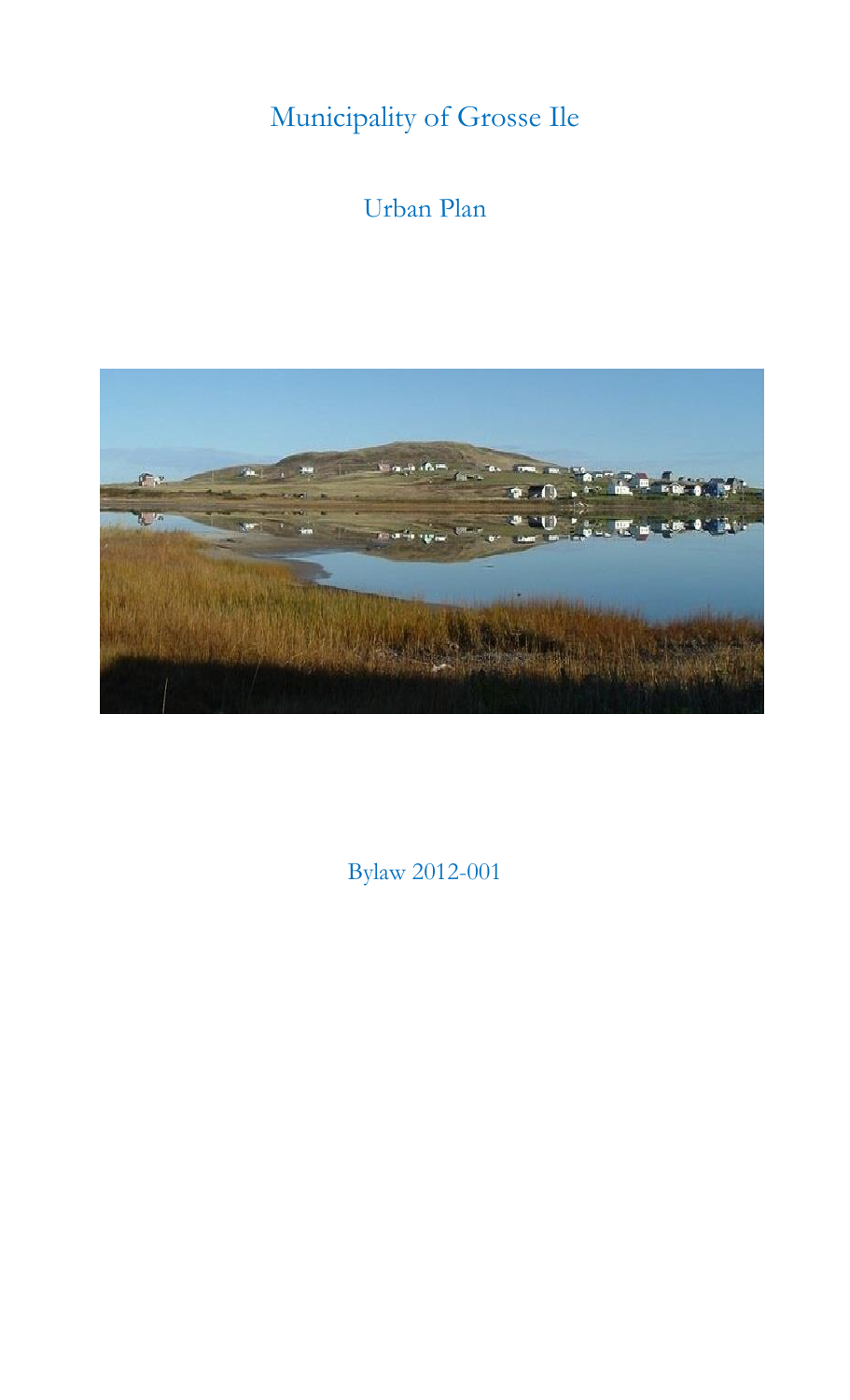# **Bylaw number 2012-001 Urban planning**

WHEREAS on May  $11^{th}$ , 2010, the Îles-de-la-Madeleine Agglomeration Council adopted a revised planning and development draft which came into force on June  $25^{th}$ , 2010; WHEREAS the enforcement of this revised planning and development draft leads to obligations regarding the conformity of the objectives of the revised plan and the provisions of the complementary document; WHEREAS in accordance with the provisions of the Act Respecting Land Use Planning, this bylaw was submitted for consultation during a public meeting held on June 11, 2012; WHEREAS anotice of motion was given at the sitting of council held on April 2, 2012 regarding the presentation of a bylaw as such; WHEREAS a copy of this bylaw was given to all members of council two (2) working days before this meeting; WHEREAS the members of council present declare having read the bylaw; WHEREAS during the course of the sitting, the purpose and scope of the bylaw were briefly summarized; **THEREFORE** 

It is proposed by Miles Clarke Seconded by Vanessa Goodwin And unanimously approved by the Councillors present

**THAT** bylaw number 2012-001, regarding the Urban Plan is hereby adopted. This bylaw shall be transcribed in its entirety into the book designated for this purpose at the municipal office.

# **INTRODUCTION**

The adoption of the Act Respecting Urban Planning and Development by the Quebec government, about thirty years ago, led to the implementation of a regulatory framework province wide for the planning and occupancy of the territory.

For the territory of the Magdalen Islands, the first step was taken in 1988 with the coming into force of the first urban planning and development draft. This draft developed the outline of territorial management at the regional level. Following this, each of the local municipalities had to adopt a plan and planning bylaws in accordance to the regional framework. It was in 1994-1995 that the six municipalities, at that time, put in place these new tools which ensured a more coherent and harmonious territorial development. In fact, before this date, territorial development on the Islands was carried out in accordance to the needs and moods of each municipality and too often, at the disadvantage of the community. This approach has caused conflicts about harmful land use for the community which is still present today and, in certain cases, unsolvable.

Following a forced merge of all island municipalities in 2001, a re-organisation of the territory took place once again in 2006 which created two separate local entities, this being the Municipality des Iles-de-la-Madeleine and the Municipality of Grosse Ile. An agglomeration council, which mainly handles the same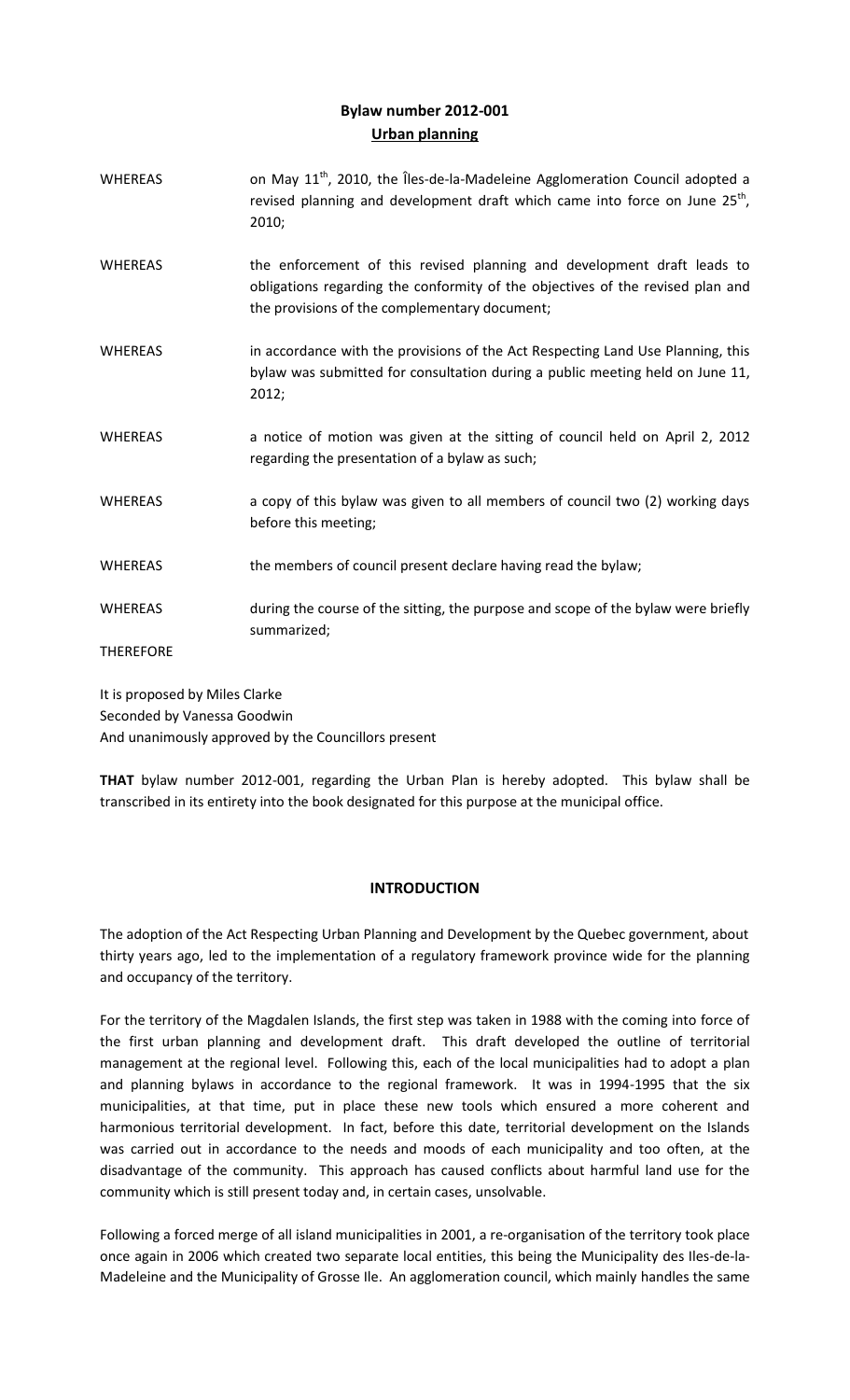responsibilities as that of the other MRCs of Quebec, oversees these two administrative entities. Even though the community of Grosse Ile decided to separate from the regional structure to become its own administrative entity due mainly to its unique social and cultural differences, the Municipality of Grosse Ile, however, shares many of the same concerns as the other island communities and wishes to actively participate in regional initiatives.

As the legislative process foresees, it is now up to the local municipalities to revise their own planning bylaws in accordance to the new and revised land use planning and development program.

This community planning document briefly describes the Municipality of Grosse Ile and reports on the concerns of the elected officials in regards to local community challenges. It will introduce the constituent elements of the urban plan as well as act as being a guideline to territorial development and land use classifications.

## **CHAPTER 1**

#### **BRIEF PROFILE OF THE MUNICIPALITY**

The Municipality of Grosse Ile is one of two municipalities forming the Agglomeration of the Iles-de-la-Madeleine located in the north-eastern part of the Islands covering a territory of 38.9 square kilometers. The main sector of the community is formed of elevated rock beds: Grosse Ile, Grosse Ile North and East Cape; a section of lowlands known as East Point; a part of Coffin Island also known as Old Harry as well as two uninhabited islands, Brion Island and Bird Rock, that are located a considerable distance from shore.

In close relation to the topography, the ground is composed of three types of rocks: sandstone, volcanic rock and sedimentary rocks. Sandstone, very brittle and consequently susceptible to erosion, forms the base of the plateaus around the islands. In regards to volcanic rocks, they are present in the center of the hills, while sedimentary rocks are found on the hillsides or in hollows, just at their base. Quartz sand, stripped from the capes because of waves and transported further by the shore currents, has created, over the years, the lowest zone which is that of long and narrow dunes that connects the islands and with the lagoons forms a very unique entity. This fragile and mobile zone presents a very uneven topography. In certain places, the winds have modeled the dunes in soft ripples, interspersed with ridges. Moreover, they have erected cones or peaks, sometimes separated by basins where water rises to the surface. Towards the sea, the dune often ends with a steep edge falling onto the beach while on the lagoon side the dunes extend into grassy or marshy plains and partly cover the tidal zones. Within the municipality, there are also other zones with particular constraints, such as Brion Island, East Point Wildlife Reserve, Bird Rock and Moore's Mountain that is located in East Cape. Wide Road and Rock Mountain Road are identified as panoramic corridors while St.Peter's-By-The-Sea Church has been declared a heritage building.

#### **CLIMATE**

Due to their location in the Gulf of St. Lawrence, the Magdalen Islands have the most temperate climate of Quebec, winter is milder and summer is generally cooler. It is a damp climate characterized by strong nebulosity (clouds) and frequent fog. However, the regularity and intensity of the winds constitute an important element of the Islands' climate. Furthermore, we cannottalk about climate without raising the issues associated with global warming and climate change. The average temperature increased by 0.9°C during the  $20^{th}$  century. In parallel, the average rising of the sea level should be pointed out, reaching an average of 3.7 mm per year while the rate of increase was 3.1 mm per year for the last decade. Another worrisome component, according to climate simulations and results of studies using an ocean model, we foresee a complete disappearance of sea ice in the Gulf of St. Lawrence before the end of the century.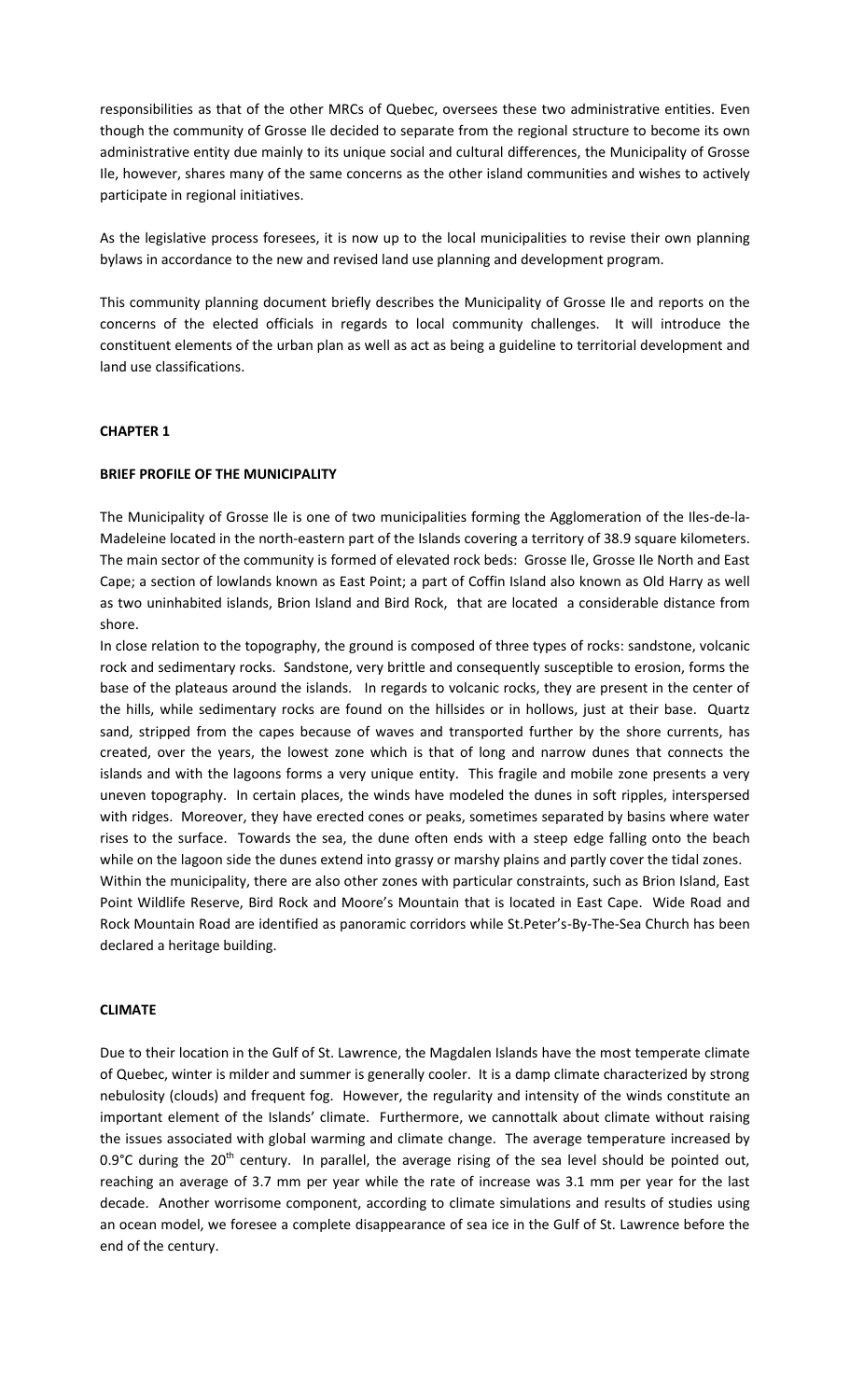## **POPULATION**

The community of the Municipality of Grosse Ile is distinct from that of the rest of the Islands due to its origins, culture and language which is almost exclusively Anglophone and a large portion is of Scottish descent.

The 2006 census indicates a slight decrease in the total population between the years 2001 and 2006, going from 543 to 531 individuals. The small decrease in population is due mainly to an aging population and the difficulty to retain youth due to lack of employment opportunities.

#### **ECONOMY AND REVENUE**

Grosse Ile is one of the two municipalities forming the urban agglomeration of Îles-de-la-Madeleine. It is part of the Gaspesie – Îles-de-la-Madeleine region and the population was 539 as of 2009.<sup>1</sup>

Belonging to a linguistic minority, more often than not, proves to be more difficult in gaining access to employment. However, the group of unilingual Anglophone residents of the Magdalen Islands not only displays a rate of employment that is higher than that of the archipelago, but also a rate higher than the rate of employment of the archipelago's bilingual persons.<sup>2</sup>

The three main industries linked to the overall growth of our economy and ultimately to our survival are the fishing, mining and tourism industries. Two of the three industries are strongly characterized by seasonal activities; a characteristic of the economy which means that, depending on the time of year, the unemployment rate can vary, thus leaving the citizens dependant on government transfers.

Moreover, as the whole economic structure of the Islands depends on these two dominating activities, they could, at any time, be disrupted by factors or events beyond the control of the community, therefore, they must always be considered as fragile.

The tourism industry ranks second in importance, however, it has flourished greatly in the past ten years, due to a significant increase in the number of summer visitors. With an increase in the number of visitors, Island businesses offering services to tourists were able to expand. The English-speaking population remains on the sidelines of this industry, sharing only marginally in the economic benefits.

Lastly, the local salt mine, built in 1979, began producing in 1982 and the number of managers and unionized employees currently totals 161, including 2 Anglophones. Unfortunately, the only local economic spin-off it offers is the generation of industrial tax and the employment of two local residents. There are many employment opportunities should local youth have the professional training and education necessary to occupy these positions. Further promotion of this industry is required among our youth as well as within the local community, in order for individuals to benefit from any future job openings.

The MI CEDEC is currently promoting an entrepreneurial culture as well as economic development prospects within the Islands English-speaking community. With increased awareness and facilitated access to socio-economic opportunities, combined with business development support programs, they aim to help the community meet local business development needs.

# **CHAPTER 2**

 $\overline{a}$ 

# **CHALLENGES AND CONCERNS OF COUNCIL**

The sustainability of our community depends on our ability to find a balance between quality of life, maintaining a healthy natural environment and achieving economic prosperity. We wish to encourage development which will meet today's needs without placing undue hardship on future generations. Our reflection on the challenges and concerns of the council has enabled us to determine several key factors that require intervention in order to positively contribute to local development:

<sup>1</sup> Wikipedia, Grosse Île, Quebec, CTQ, MAMROT

<sup>&</sup>lt;sup>2</sup> Socio –Economic Profile of the Magdalen Islands, CERMIM, March 2007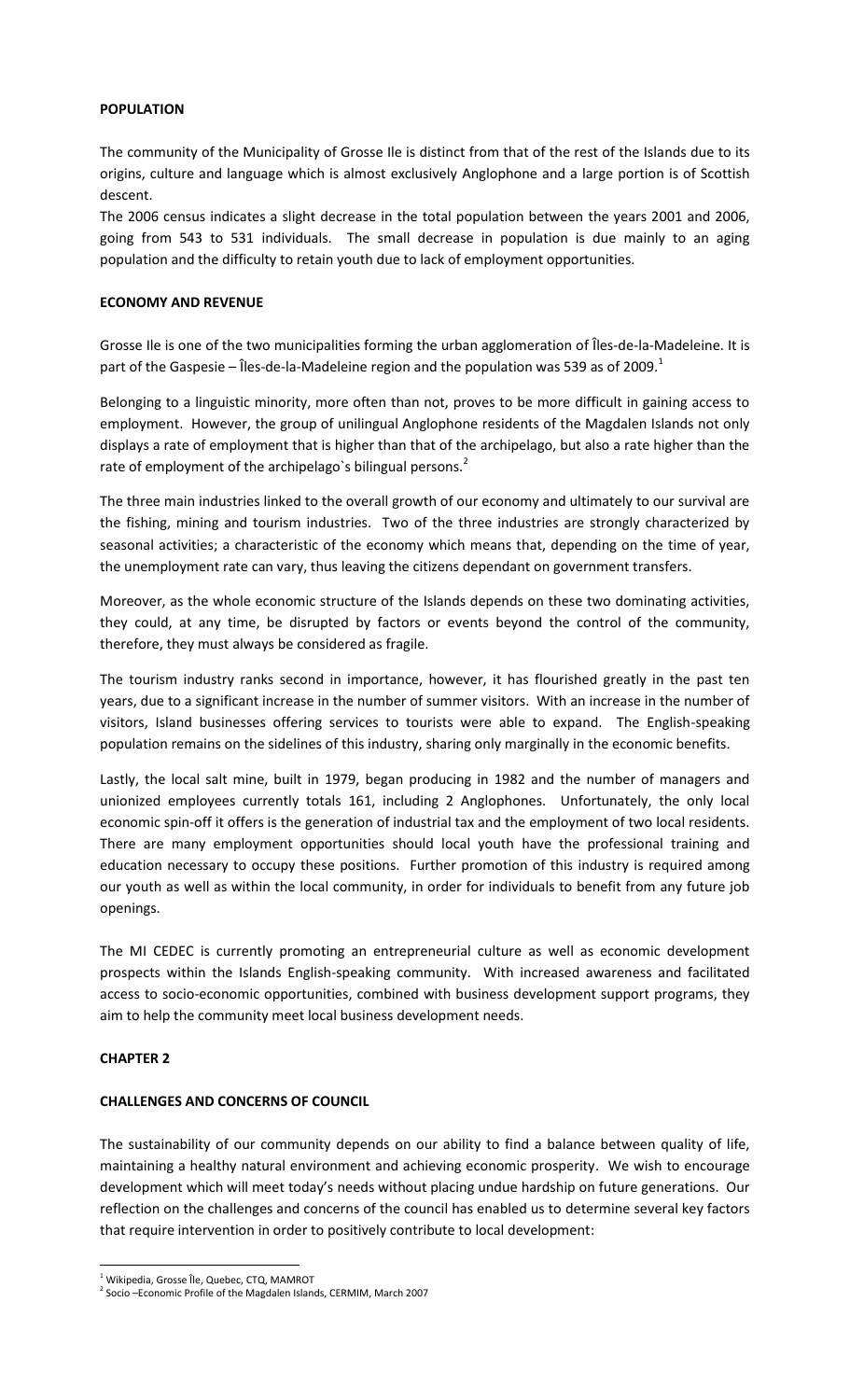#### **ECONOMIC CHALLENGES**

In regards to the economy, the dependency on the fishing industry creates certain instability in the local economy and has led to the need for economic diversification, business development and job creation. There is now an excellent opportunity for our community to tap into the tourism industry which provides a vital contribution to the economic stability of the Magdalen Island communities because of its continuous growth over many years. The enhancement of economic leadership and increase in entrepreneurship development is also necessary.

#### **ENVIRONMENTAL CHALLENGES**

The fragility of the natural environment requires a particular attention by local government in order to preserve an ecological balance on the Islands. It is the responsibility of the Municipality, in collaboration with its different partners, to implement effective protection and management measures which will preserve, and at the same time enable citizens to enjoy in a responsible manner, the resources of our territory. As environmental challenges affect the entire Magdalen Island population, the Municipality intends to strengthen partnerships with local committees and organizations in order to set forth common protective measures.

## **SOCIAL/CULTURE AND POPULATION CHALLENGES**

In order for the community to **develop** socially, emphasis must be placed on the development of green spaces, trail systems as well as highlight key natural assets to promote the wealth of heritage **assets** in our community.

The aging of the population and the possible population decline that results from this entails social and financial issues and requires effort to better adapt the milieu to this new reality. Rationalization of communityfacilities and services is a solution to be considered in order to maintain a quality of life for the entire population.

#### **CHAPTER 3**

#### *MAJOR DEVELOPMENT OBJECTIVES AND MEANS OF IMPLEMENTATION*

#### **ESTABLISHING A VISION AND SETTING GOALS FOR SUSTAINIABILITY**

The way in which our community develops can have a significant impact on the environment, the economy and our quality of life in the future. In order to ensure that development occurs in a healthy, orderly and sustainable manner, good land use planning principals must be established and implemented to meet both the short and long-term community development needs.

The members of the municipal council envision our community to be a place where we respect the natural environment; enjoy access to a variety of recreational opportunities and continue to develop an economy that builds on the assets of the area as a whole.

#### **OBJECTIVES FOR A SUSTAINABLE FUTURE**

#### **1. PROMOTE ECONOMIC GROWTH AND SUSTAINABILITY**

Actions have been put in place for growth in the tourism industry – tourism development plan.

#### **2. NATURAL ENVIRONMENT**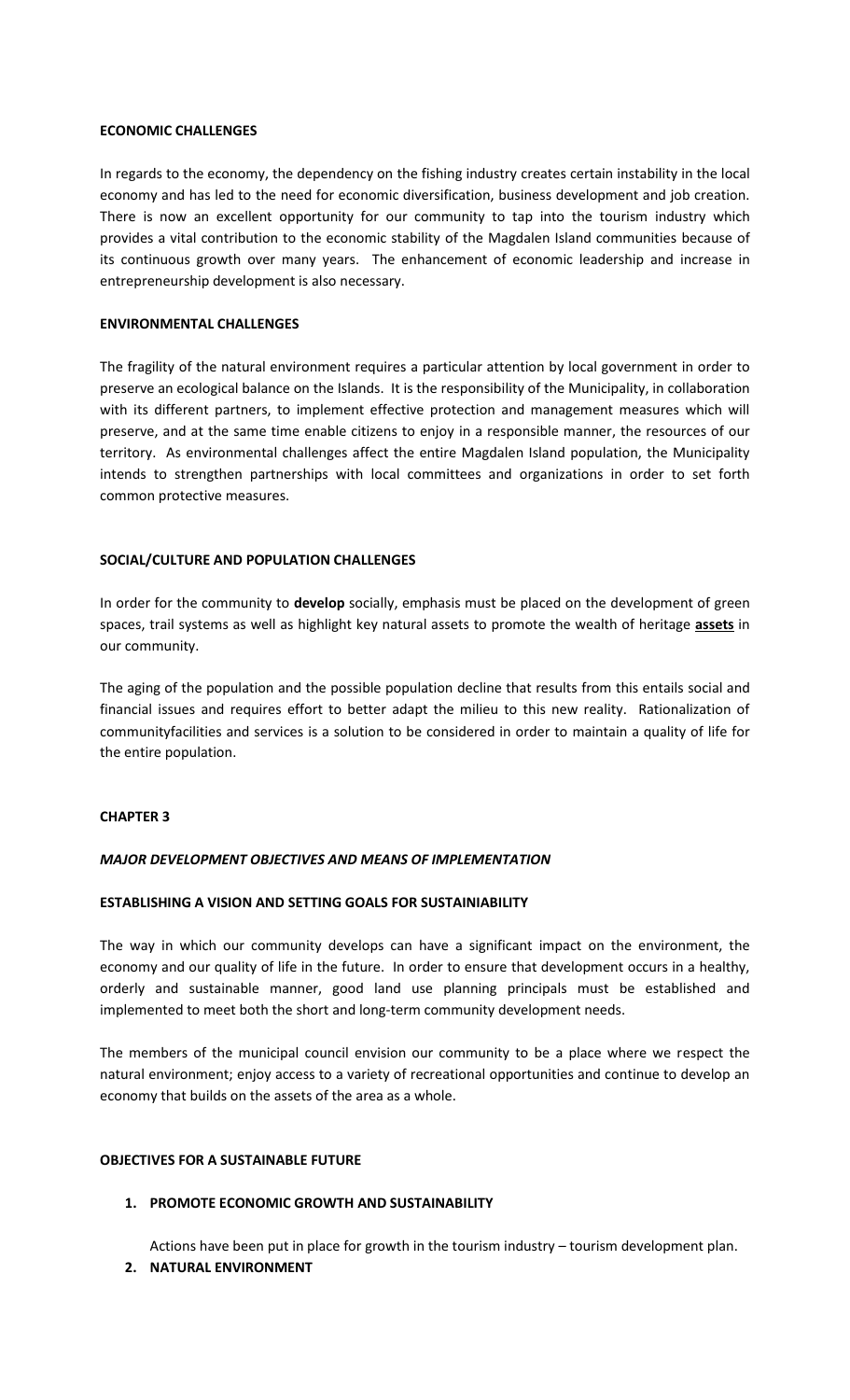# *Protect the Natural environment; guarantee a quality living environment which supports the different industries of our economy (fishing, tourism and aquaculture***)**

Protecting the natural environment requires particular attention on the Magdalen Islands given the importance that it has on maintaining a sustainable economic momentum. The main sectors of the economy in the case of fishing, tourism and aquaculture depend, almost exclusively, on the quality of the environment in which they develop. It is equally important for citizens to enjoy the territory in which they live in a social manner as well but it is, however, essential that control measuresbe implemented in regard to human activities that may threaten the most vulnerable resources or deteriorate the environments that ensure the renewal of resources in order to guarantee sustainability and, consequently, to preserve these resources that constitute the core of the local economy. This management, in terms of the environment, is inevitably appealed in order to influence the quality of life of the residents of the Islandsso that they will benefit from a solid economic basis and a welcoming living environment.

In order to accomplish the abovementioned, the following interventions must be developed.

#### **Dunes**

In regards to fragile ecosystems there are many solutions to consider. It is important to first mention the importance of the dunes for the environmental plan (wildlife and plant habitats, protection against floods), social (recreational activities) and the economy (tourism). Despite the conservation classification given to the dune-lagoon network, the fact remains that controlling motorized circulation in fragile environments is difficult to manage. For this reason, it is necessary to implement firm regulations for managing traffic without forgetting to raise awareness among the users and the population in general about the consequences that this deterioration can cause on the environment.

#### Forest covering

In regards to the forest covering, which barely covers a quarter of the Islands surface area and does not significantly contribute to the economy, it is nevertheless a natural element that is appreciated. It plays an important role in maintaining an ecological balance, providing protection against the wind, is part of the hydrological cycle and is home to a diversified fauna and flora. The regeneration of this resource is a priority which requires effort from the Municipality and the population who should be aware of the problems that tree cutting can cause. For the moment, the wooded areas are placed under forestry which aims to protect and enhance the forest.

#### Drinking water

Drinking water is probably one of the most vulnerable resources on the Islands even though encouraging progress was noted over the last few years regarding its preservation. Nevertheless, its quality is still threatened by many sources of contamination, especially from waste water being dumped in the environment without appropriate treatment.

#### **Wetlands**

Like that of the forestry, wetlands have characteristics that have been neglected by the Madelinots for many years but are now taken into consideration for protecting the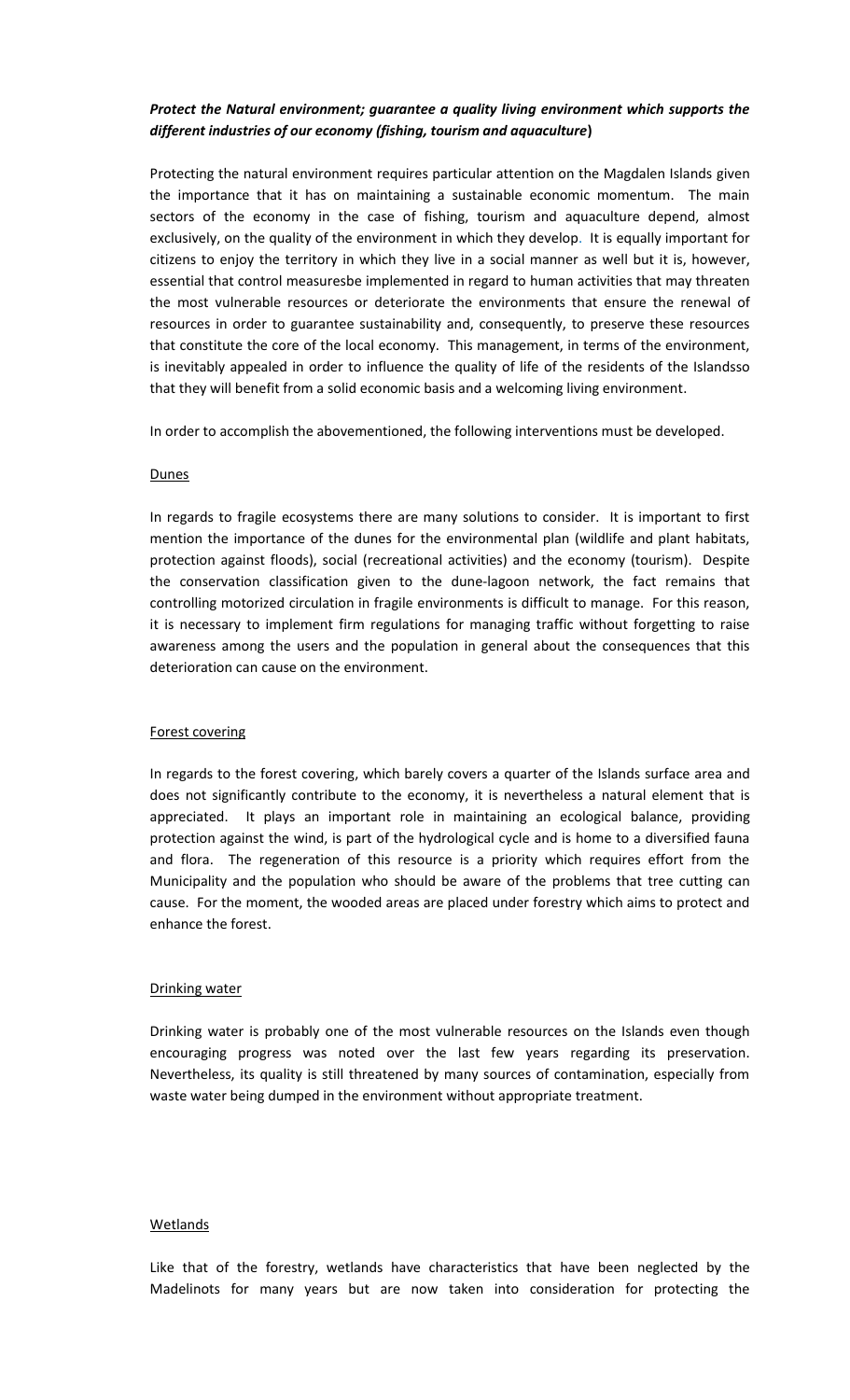environment. In fact, wetlands contribute to achieving an ecological balance on the Islands, in addition to contributing to the groundwater tableand sheltering unique fauna and flora. Unfortunately, they are very susceptible to human activity and are often sacrificed for urban development. Therefore, effective measures must be taken in order to ensure the protection of this ecosystem.

# **3. SOCIAL/CULTURE AND POPULATION**

*Encourage rationalization of existing public facilities and focus on profitability of those that will eventually be implemented while ensuring a sustainable socio-economic development for the different communities of the territory*

The objective of this guideline is to offer to the population quality services while promoting rationalization. The goal is to meet the social, educational, cultural and recreational needs of the entire community while minimizing expenditures.

The Municipality must find a way to provide services to the population while benefiting from the facilities and resources that are already available. Therefore, it is essential to rationalize existing resources, to cut costs by avoiding the duplication of services andincrease the profitability of the existing facilities by adopting strategies that benefit the Municipality as well as the taxpayers.

In an effort to rationalize, the municipality must create a portrait of its entire municipal infrastructure and services. Following the creation of this portrait, decisions will have to be made on which infrastructure and/or services will be maintained or merged with others. Creating partnerships with local organizations to share infrastructure and associated costs is an excellent means to rationalize.

#### **CHAPTER 4**

# **MAJOR LAND USE CLASSIFICATIONS AND POPULATION DENSITY**

Major land use classification represents the spatial distribution of the different areas of land use within the territory of the municipality and specifies for each the localization and permitted or compatible uses within that zone. It is a result of the guidelines developed in the previous chapter.

#### **CONSERVATION CLASSIFICATION**

#### Purpose

In direct relation to the first major guideline, the main goal of this classification is to protect fragile areas in which any form of intervention, as small as it may be, can often disturb the equilibrium in an irreversible way due to a lack of precautions. Therefore, conservation is to clearly preserve marine habitat and resources as well as the protection of the dunes, lowlands and wetlands, marshes and wildlife and ecological sectors.

#### **Localization**

The conservation classification is obviously the most important because of the surface area that it covers and the characteristics of the territory associated with it. This is no surprise because it corresponds to just about all of the dune area, certain wooded areas and all of the uninhabited islands (large & small).

#### Activities and uses permitted under certain conditions

- activities related to the protection and enhancement of the environment;
- nature observation and interpretation sites, walking and cross-country skiing trails;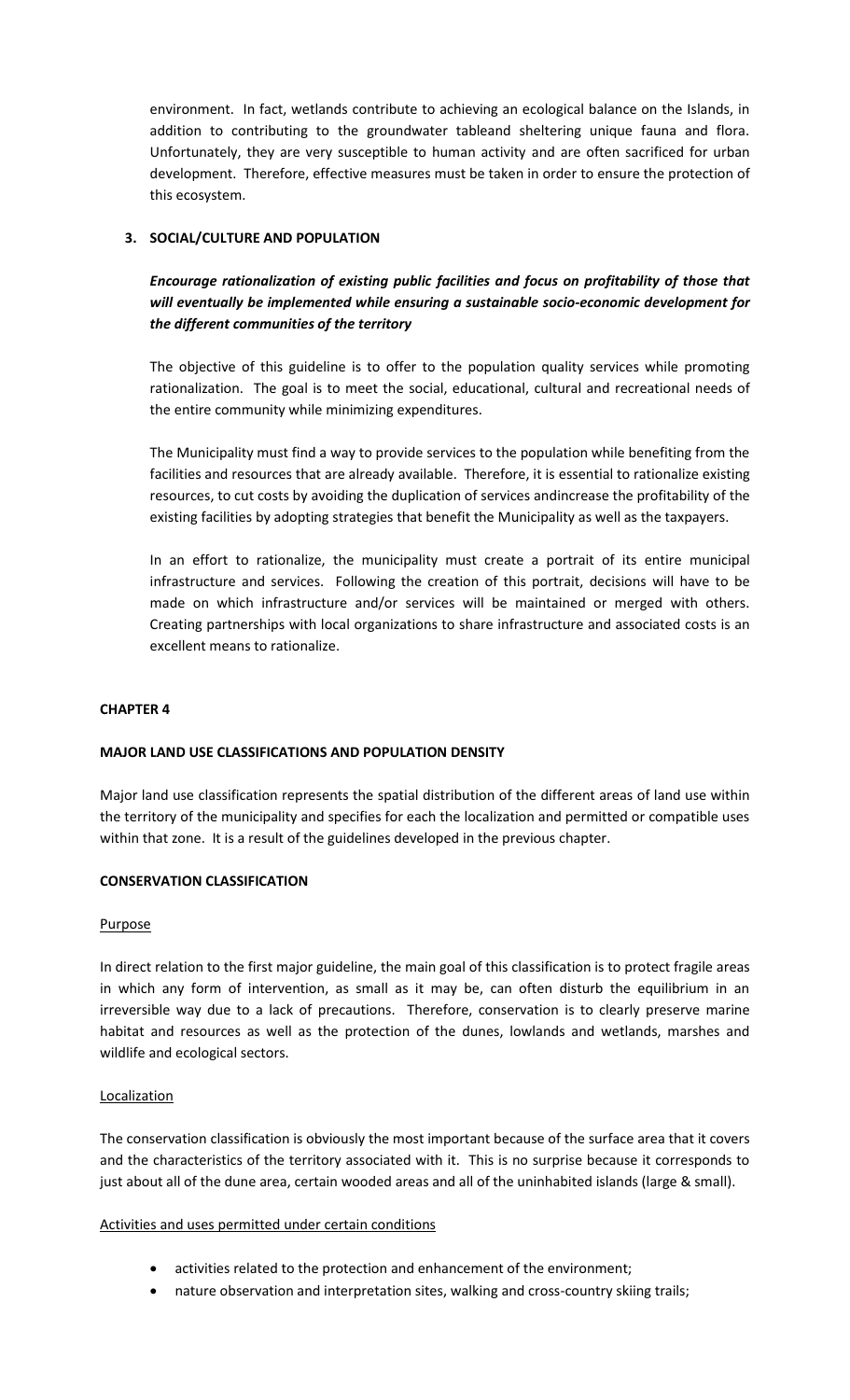- hunting, fishing, bird watching and hand-picking (non-commercial) of wild berries;
- ATV trails provided that the associations obtained the required authorizations from the concerned ministries (Ministère duDéveloppement durable, de l'Environnement et des Parcs du Quebec (MDDEP) and the Department of Wildlife and Natural Resources (MRNF));
- essential public infrastructures: roads, hydro and communication networks, fishing harbours and docks, parking lots and bridges that give access to the beach;
- supplying of sand provided that there is a restoration plan developed once the sand has been taken and that it is done in areas where the impacts associated with this type of use are generally low; VERY IMPORTANT – The promoter who plans this type of activity must obtain authorizations from the MDDEP and MRNF;
- light equipment but only as a support for recreational or tourism activities. Ex. Sanitary facilities, temporary shelters and structures giving access to bodies of water. Under no circumstance are these types of activities and/or the erection of infrastructures in these fragile areas to be a threat or danger to the deterioration of the immediate physical surroundings. The urban planning bylaws of the local municipality must propose a structure to ensure that the impacts resulting from these interventions areminimized as much as possible;
- parking of a RV on public land if an occupancy certificate was issued by the concerned authorities. However, before issuing a permit to authorize this activity, they must ensure that the conditions of use are clearly defined and, above all, that all measures were taken so that the impacts on the natural environment are kept to a minimum;
- light agriculture (pasture & hay) on land preserved for its scenery and no fragile ecosystem is present.

# Basic requirements:

In order to ensure compliance with the objectives of this classification, the various urban planning bylaws of the Municipality must demonstrate in a tangible way that the provisions of the bylaws are conveyed, first and foremost, in order to protect the fragile environments. The zoning plan must take into account the degree of fragility and be more restrictive in the most vulnerable areas.

# **AGRICULTURAL CLASSIFICATION**

# Purpose

The first objective of this classification is to ensure a sustainable space for the development of agricultural activities while minimizing the conflicts of land use between agricultural and nonagricultural and the negative impacts that result from this.

# **Localization**

The agricultural classification is located a little farther from the areas where urban activities are carried out. Globally, it covers the areas that are either already used for agricultural purposes and those that have the potential for development, whether it is for pastures, vegetable growing or feed.

#### Activities and uses permitted under certain conditions

- areas and buildings used for animal breeding farms and land cultivation and related uses such as dwellings linked to the agricultural business;
- food processing businesses;
- horse-back riding centers;
- procedures associated with reforestation provided that they are located on the boundary dividing the lots, thus avoiding the loss of land that may be used for agricultural purposes;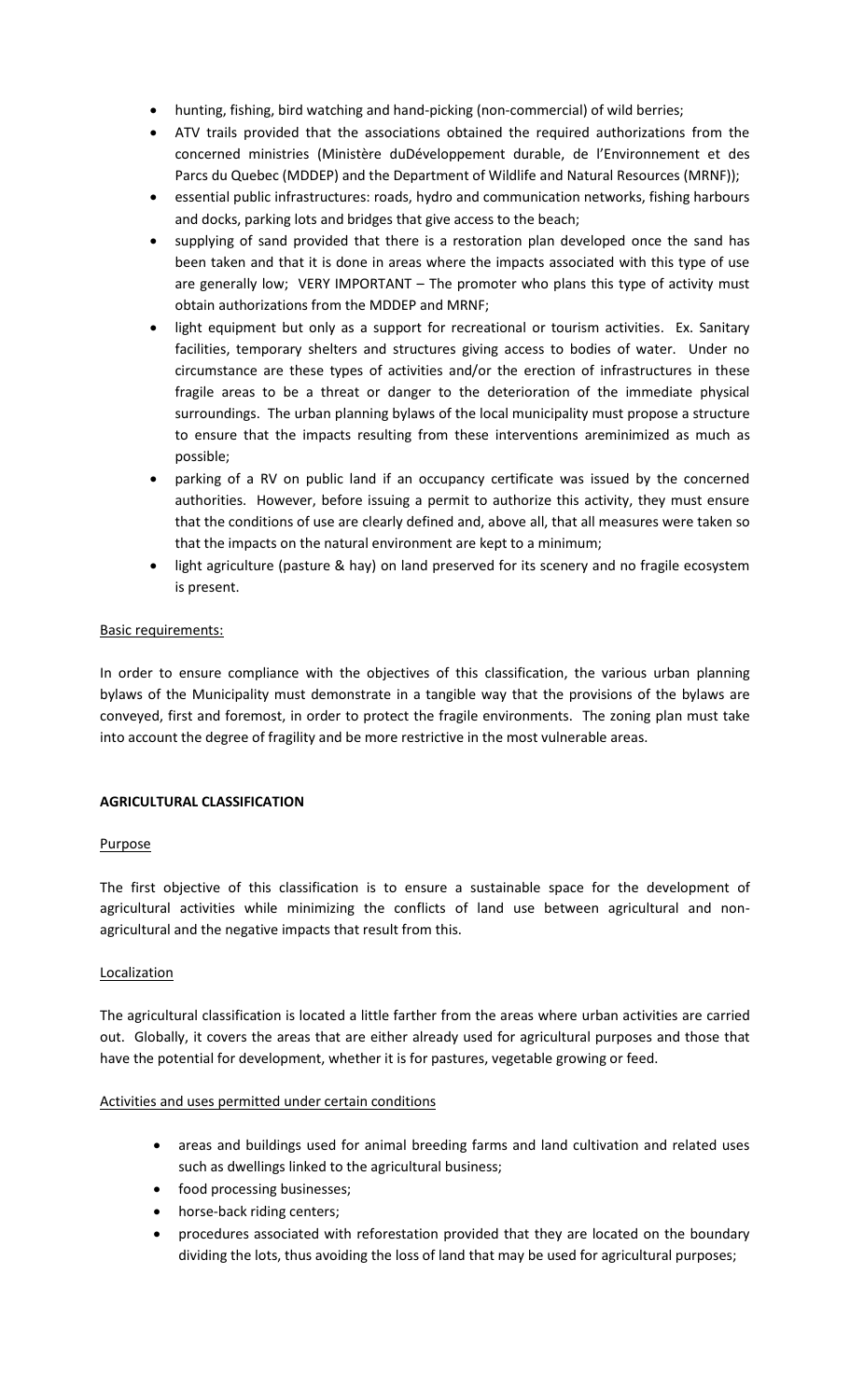- buildings used for recreational and tourism uses provided that they are directly related to agricultural activities;
- implantation of necessary public infrastructures such as electrical and communication networks;
- recreational trails:
- construction of single-family dwellings under certain conditions that the Municipality must integrate in its urban planning bylaws (conditional uses).

## Basic requirements:

In order to ensure compliance with the objectives of this classification, the various urban planning bylaws must demonstrate in a clear way that the main concern conveyed by the bylaws' provisions is first and foremost to develop the agricultural industry.

## **FORESTRY CLASSIFICATION**

## Purpose

The priority of this classification is to protect the forest covering and its rational use, on an essential basis, for certain recreational and utility purposes.

## **Localization**

Like the agricultural classification, forestry is generally located more towards the center of the rocky cores and away from the main center of activities. It covers the already wooded areas or those that have a potential for reforestation.

## Activities and uses permitted under certain conditions

- reforestation activities;
- buildings used to house recreational, tourism and community uses such as outdoor centers, sports clubs, recreational trails;
- implantation of necessary public infrastructures such as electrical and communication networks;
- areas and buildings used for forest exploitation purposes and agricultural activities that do not require an excessive deforestation;
- construction of single-family dwellings under certain conditions that the Municipality must integrate in its urban planning bylaws (conditional uses).

#### Basic requirements:

In order to ensure compliance with the objectives of this classification, the various planning bylaws must demonstrate in a clear way that the main concern conveyed by the bylaws' provisions is first and foremost to protect the forest covering.

#### **INDUSTRIAL CLASSIFICATION**

Industrial activities generally cause inconveniences for surrounding areas, therefore, zones have been divided into four classifications according to their usage.

#### **INDUSTRIAL –LIGHT AND MODERATE**

Purpose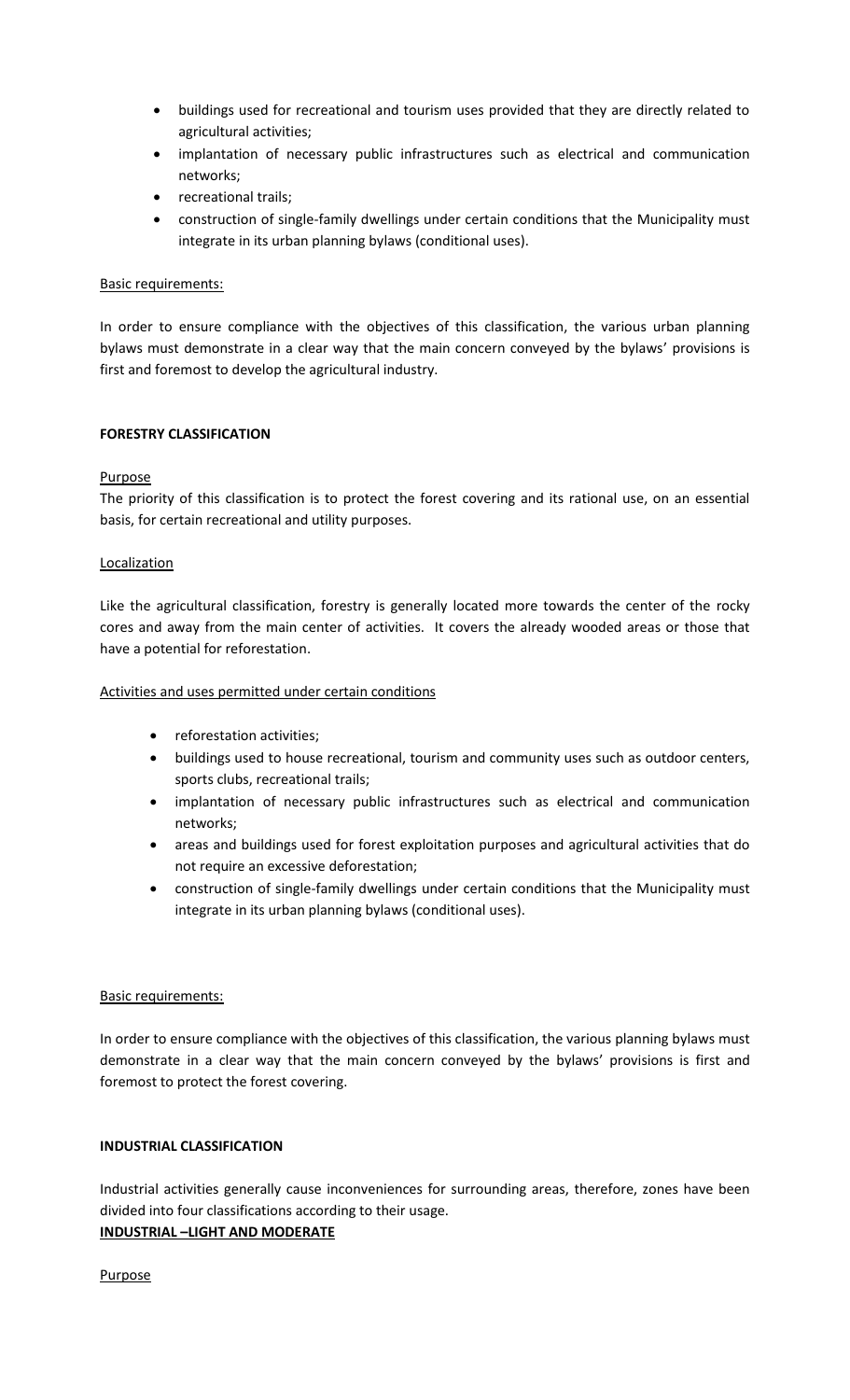This classification is mainly intended to restructure the existing industrial industry where we currently find various uses which all have characteristics that are generally associated with industrial activities.

## Localization

No area is currently designated for light and moderate industry within the territory of the Municipality of Grosse Ile.

Activities and uses permitted under certain conditions

- heavy transport and trucking companies;
- towing companies;
- offices and shops related to the construction trade, warehouses;
- sales offices and exhibition spaces for mobile and manufactured homes and cottages;
- wholesale distributors;
- small businesses that manufacture consumer goods and do not cause pollution.

#### Basic requirements:

In order to ensure compliance with the objectives of this classification, the various planning bylaws must foresee a strict supervision and justifying measures that will promote a better harmonization between these uses and the other activities located nearby.

#### **INDUSTRIAL - HEAVY INDUSTRIAL**

#### Purpose

This classification is mainly intended to implement heavy industrial activities in specific sectors situated outside inhabited zones where there already is large industrial equipment and infrastructures.

#### **Localization**

The zones related to heavy industry have been limited to areas already being used for that purpose within the territory of the Municipality of Grosse Ile.

Activities and uses permitted under certain conditions

- Mines:
- businesses and activities permitted in the light and moderate industrial classification;
- waste treatment sites;
- cement and asphalt plants;
- scrap yards;
- snow dumping sites.

#### Basic requirements:

In order to ensure compliance with the objectives of this classification, the various urban planning bylaws must foresee a strict supervision and justifying measures that will promote a better harmonization between these uses and the other activities located nearby.

# **INDUSTRIAL – RELATED TO THE EXTRACTION OF NATURAL RESOURCES**

Purpose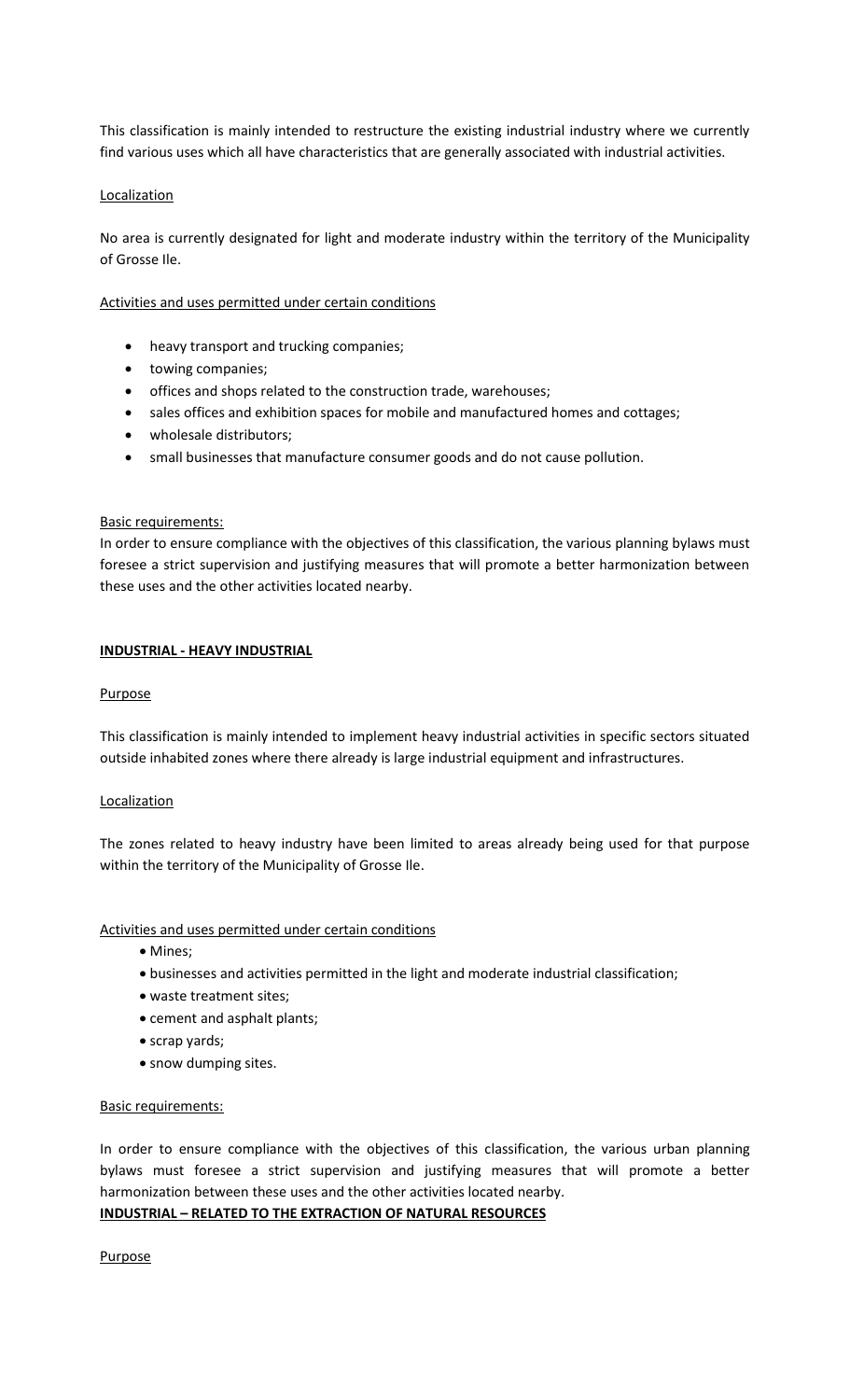The exploitation of quarries and sandpits within a territory as small as that of the Magdalen Islands has serious environmental impacts. This reality forces the Municipality to limit this industrial activity to defined areas.

## Localization

The exploitation of natural resources will be limited to the existing sites and used for this purpose.

Activities and uses permitted under certain conditions

- quarries and sandpits;
- storage of aggregates and their handling (crushing, sifting, etc.);
- storage of dry materials.

#### Basic requirements:

These activities and uses are subject to obtaining the required authorizations from the concerned departments.

## **VILLAGE CORE CLASSIFICATION (LOW TO MODERATE DENSITY)**

#### Purpose

This classification permits the communitieswho do not have a specific urban perimeter to consolidate smaller centers where we generally find a few dominating businesses and services such as a church, school, grocery store or financial institution.

#### Localization

#### In Grosse Ile:

An area beginning at the former movie theatre moving south and including a section of Wide Road and Taker's Drive as well as the area which includes the school, community center, post office, HLM, Church and the Serenity Residence.

#### In Old Harry:

An area beginning at the intersection of Route 199 and Head Road, continuing along Rte 199 to the end of the village.

#### Activities and uses permitted under certain conditions

- single-family, bi-family and multi-family dwellings;
- general and specialized grocery stores and retail sales of consumer goods;
- personal, financial and professional services;
- restaurants, relaxation salons and entertainment businesses;
- government services;
- offices, retail spaces and workshops linked to the construction trade.

#### Basic requirements:

In order to ensure compliance with the objectives of this classification, the various planning bylaws must foresee, in terms of commercial uses, a strict supervision in regards to the permitted outdoor activities, mainly those for storage and loading and unloading spaces.